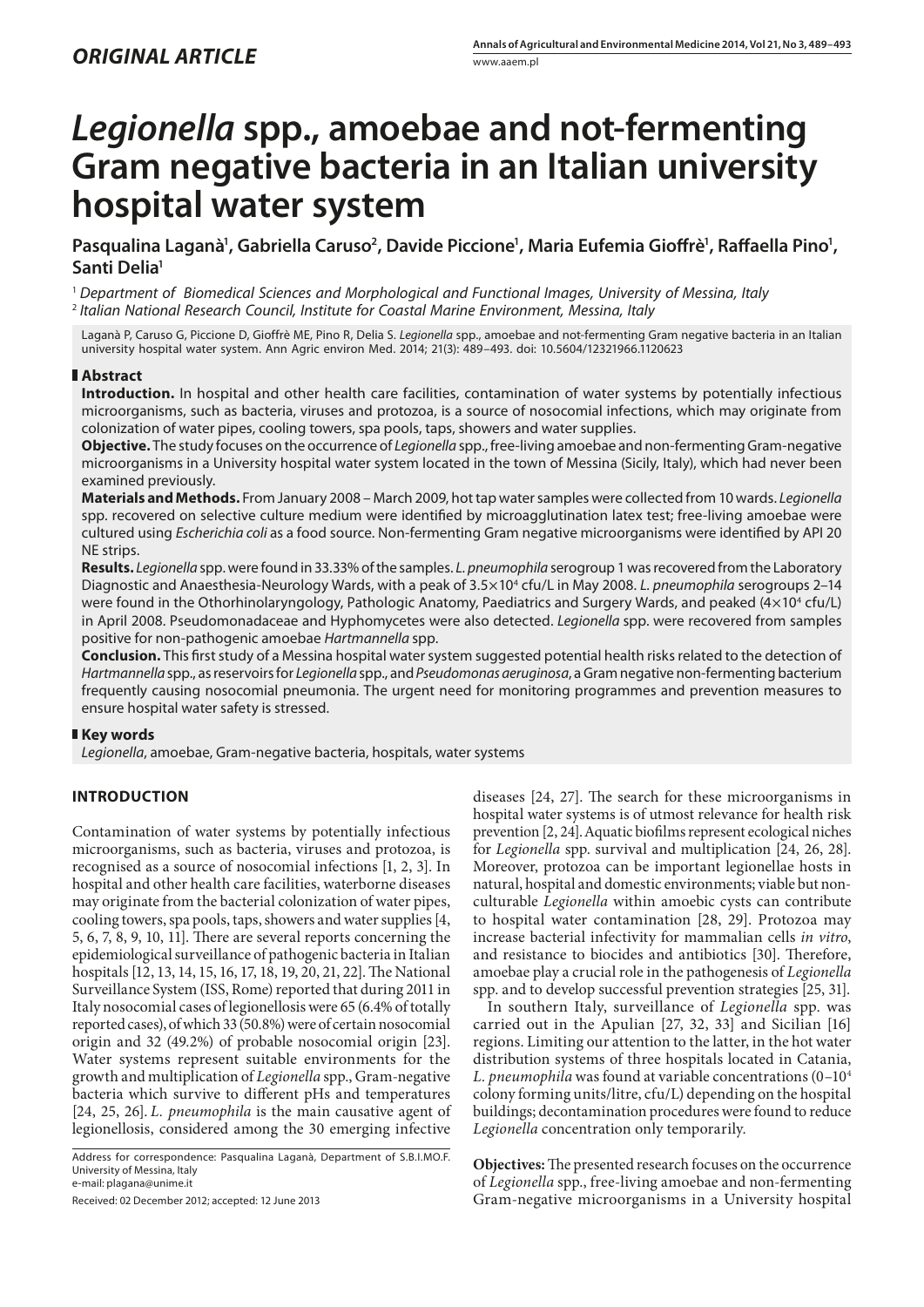Pasqualina Laganà, Gabriella Caruso, Davide Piccione, Maria Eufemia Gioffrè, Raffaella Pino, Santi Delia, Legionella spp., amoebae and non-fermenting Gram negative...

water system located in the town of Messina (Sicilian region), which has never been examined previously for these microorganisms.

## **MATERIALS AND METHOD**

**Sampling.** From January 2008 – March 2009, 66 samples drawn from the water distribution system of the 'G. Martino' University hospital (Messina, Italy) were examined for *Legionella* spp., amoebae and non-fermenting Gram-negative microorganisms. Monthly samplings were performed in 10 different buildings and wards (Tab. 1). Incoming cold groundwater is provided by the municipality and disinfected with chlorine dioxide; the water reaches the hospital by means of a single pipeline which leads to a centralized tank where the water is stored. The water does not undergo further chlorination after it is gathered from the Messina town pipeline. From the centralized tank, the cold water is distributed to each building by electric-motor pumps which send it through a pipeline that runs across the basements of all the buildings. Under each building there is a boiler which produces heated water (average temperature approximately 13–48 °C) that climbs up again to supply the wards located on each floor. Samples of heated water were collected at the start of daily activities from taps using 1 L-sterile glass bottles. In order to obtain a sampling representative of the hygienico-sanitary conditions, care was taken to sample all the floors, and the wards located both on the left and on the right sides inside each building.

**Isolation and identification of** *Legionella* **spp.** To recover *Legionella* spp. from water samples the standard procedures reported in the Italian Guidelines for the prevention and control of legionellosis (Gazzetta Ufficiale della Repubblica Italiana n.103, May 5, 2000) were used. 1 L water samples were concentrated to 10 mL through 0.2 µm porosity membrane filters and incubated at 50 °C for 30 min in a thermostatic bath. Concentrated and unconcentrated samples were spread on duplicate plates of Buffered Charcoal-Yeast Extract (BCYE) Agar Base Medium (Oxoid Ltd., Milan, Italy), incubated for 10 days at  $36-37^{\circ}$ C in a moist chamber with  $2.5\%$  CO<sub>2</sub>, the suspected colonies were isolated and confirmed as *Legionella* spp. after screening their inability to grow on a culture medium without cysteine. *Legionella* spp. counts were reported in colony forming units/liter (cfu/L) according to the number of colonies per plate and to the dilutions performed on the original sample. The isolates were further identified as *Legionella pneumophila* serogroup 1, *Legionella pneumophila* serogroups 2–14, or *Legionella* spp using the microagglutination *Legionella* Latex Test Kit (Oxoid).

**Isolation and identification of free-living amoebae.** The same samples analysed for *Legionella* spp. were filtered and the collected particles were eluted, or were centrifuged and the pellet re-suspended in Page's amoebae saline solution (2.5 mmol/L NaCl, 1 mmol/L KH**<sup>2</sup>** PO**<sup>4</sup>** , 0.5 mmol/L Na**<sup>2</sup>** HPO**<sup>4</sup>** , 40 mmol/L CaCl**2**. 6H**<sup>2</sup>** O and 20 mmol/L MgSO**<sup>4</sup>** . 7H**<sup>2</sup>** O). A sub-culture of the suspension was also made on non-nutrient agar plates with *Escherichia coli* (NCTC 9001) as a food source, incubated at 32 °C [34]. Trofozoites plaques were sub-cultured on a microtitre plate in Page's saline solution, incubated at 32°C for 1–3 hours and examined by microscope.

**Isolation and identification of non-fermenting Gram negative microorganisms.** To isolate non-fermenting Gram negative microorganisms, both belonging to bacteria and eukaryotes (*Hyphomycetes*), 100 mL of water were filtered through 0.45 μm porosity cellulose membranes, placed on Tryptic Soya Agar (TSA, Oxoid) and Cetrimide Agar (Oxoid) plates, incubated for 24 hours at 37 °C. The isolates were identified to the species or genus level by API 20 NE profiles (bioMérieux, Marcy l'Etoile, France). Hyphomycetes were identified based on their colony morphology in culture media.

**Statistical analysis.** SigmaStat software V3.0 was used for analysis of variance (ANOVA) on logarithmictransformed data, to assess significant differences in bacterial concentrations among the wards. Spearman's correlations were performed between *Legionella* counts and water temperatures, or among *Legionella* serotypes. Cluster analysis by PRIMER 6 software version 6β R6 (Marine Laboratory, Plymouth, UK) was performed on temperature and *Legionella* spp. values.

#### **RESULTS**

**Bacteriological monitoring.** Over 30% of the examined samples were *Legionella* spp. positive (Tab. 1). *Legionella* spp. were recovered mostly from Wards E (Anaesthesia and Intensive care, Neurology, Neurosurgery, Orthopaedics) and F (Surgery), while they were scarcely found in Wards A (Obstetrics and Gynaecology) and NI (Paediatrics). No *Legionella* spp. were isolated from Wards C (Internal Medicine), H (Oncology, Dermatology, Contagious Diseases, Occupational Medicine, Pneumology) and W (Ophthalmology and Psychiatry).

**Table 1.** Messina hospital buildings with the respective wards. The number and the percentage of the total of the samples positive for *Legionella* spp. are reported

| Hospital<br>buildings | Wards                                                                                        | Sampling time  | of samples     | Number (and % of<br>Total number the total) of samples<br>positive for<br>Legionella spp. |
|-----------------------|----------------------------------------------------------------------------------------------|----------------|----------------|-------------------------------------------------------------------------------------------|
| A                     | Obstetrics and                                                                               | $Jan-108$      | 10             | 1(10.0)                                                                                   |
|                       | Gynaecology                                                                                  |                |                |                                                                                           |
| $\overline{B}$        | Otorhinolaryngology                                                                          | Feb-'08        | 8              | 3(37.5)                                                                                   |
|                       | Eye diseases                                                                                 |                |                |                                                                                           |
| $rac{C}{D}$           | Internal Medicine                                                                            | Mar-'08        | 10             | 0(0.0)                                                                                    |
|                       | Pathologic<br>anatomy                                                                        | Apr-'08        | 10             | 5(50.0)                                                                                   |
| E                     | Anaesthesia and<br>Intensive care;<br>Neurology;<br>Neurosurgery;<br>Orthopedics             | May-'08        | 5              | 5(100.0)                                                                                  |
|                       | Surgery division                                                                             | Mar-'09        | 5              | 4(80.0)                                                                                   |
| $rac{F}{G}$           | Laboratory Diagnostic                                                                        | Mar-'09        | 6              | 3(50.0)                                                                                   |
| $\overline{M}$        | Pediatrics                                                                                   | Nov-'08        | 5              | 1(20.0)                                                                                   |
| $\overline{\rm H}$    | Oncology;<br>Dermatology;<br>Contagious diseases;<br>Occupational<br>Medicine:<br>Pneumology | Nov-'08        | $\overline{5}$ | 0(0.0)                                                                                    |
| W                     | Ophthalmology;<br>Psychiatry                                                                 | <b>Nov-'08</b> | $\overline{2}$ | 0(0.0)                                                                                    |
| Total N. of samples   |                                                                                              | 66             | 22(33.3)       |                                                                                           |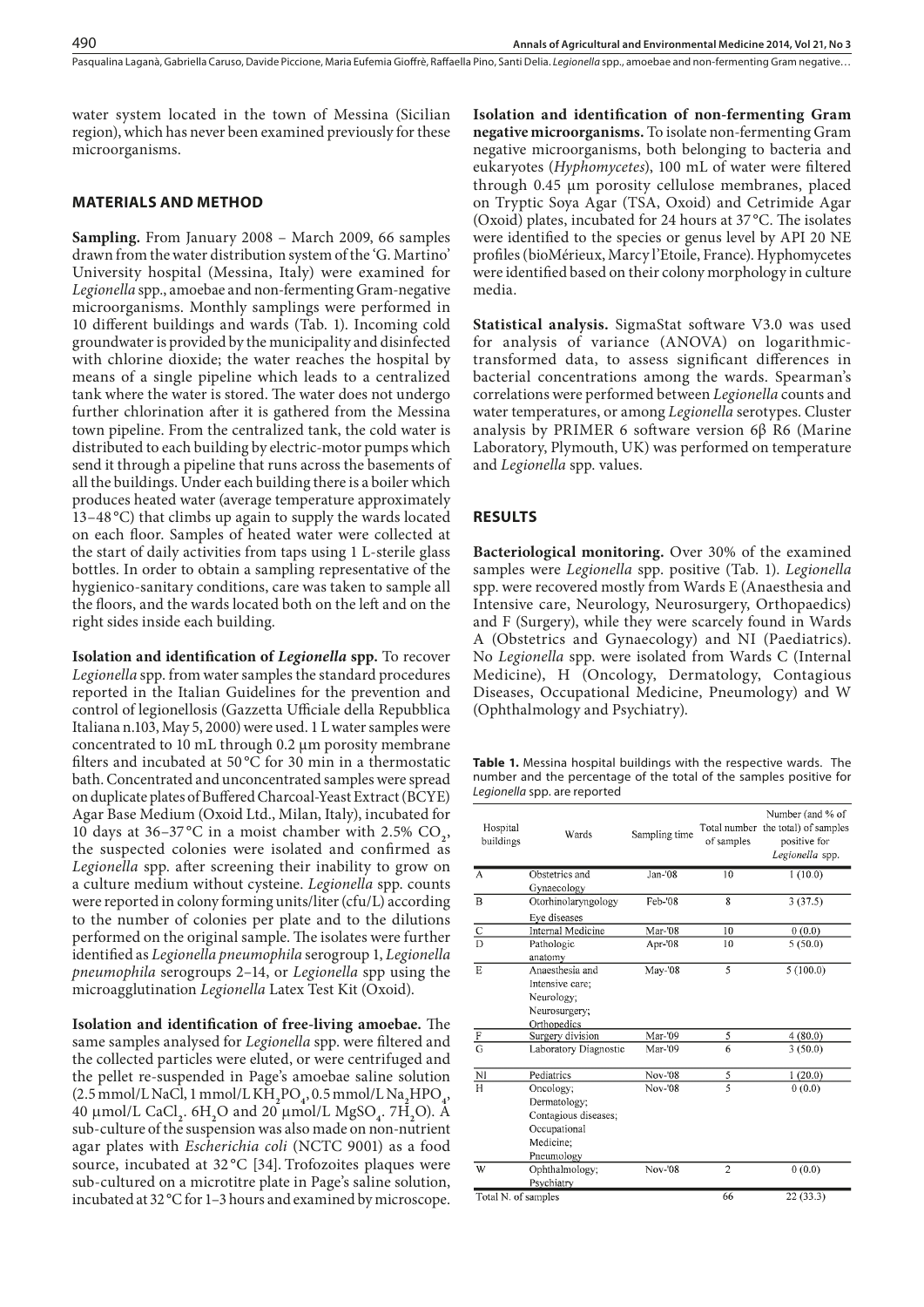Pasqualina Laganà, Gabriella Caruso, Davide Piccione, Maria Eufemia Gioffrè, Raffaella Pino, Santi Delia . *Legionella* spp., amoebae and non-fermenting Gram negative…

Water temperature ranged from 18.9–32.6 °C, in March 2009 and in February 2008, respectively (Tab. 2). *Legionella*  spp. concentrations did not correlate with temperature. *L. pneumophila* serogroup 1 was frequently recovered from Wards E and G (Tab. 2). Peak concentrations of  $3.5 \times 10^4$  cfu/L were reached in Ward E in May 2008. Here, the serogroup 1 abundance was higher than in Ward G (F= 136.1; P<0.01) and the detection of high numbers of *L. pneumophila* serogroup 1 suggested the occurrence of bacterial colonisation. High concentrations of *L. pneumophila* serogroups 2–14 were found in Wards D, B (Otorhynolaryngology and Eye Diseases), F and NI. In Ward D, the highest numbers  $(4\times10^4 \text{ cfu/L})$  of these serogroups were detected in April 2008; their counts were higher than in Wards A and B (F=8.88 and 6.65; P<0.05, respectively). *Legionella* serotypes 1 and 2–14 abundances were inversely related (Spearman ρ= -0.80, P<0.01). *Legionella* spp. were also recovered from Wards F and G; their numbers differed between Wards NI and A (F=144.0; P<0.01) or B  $(F=18.51; P<0.01)$ .

**Table 2.** Quantitative and qualitative results of the search for *Legionella* spp., free-living amoebae and non-fermenting microorganisms. Water temperature values recorded in the examined samples are also recorded

| Hospital<br>buildings | Average<br>water<br>temperature | Legionella<br>pneumophila<br>serogroup | Legionella<br>pneumophila<br>serogroups 2-14 | Legionella<br>spp. | Free-living<br>amocbac | Not fermenting microorganisms                       |
|-----------------------|---------------------------------|----------------------------------------|----------------------------------------------|--------------------|------------------------|-----------------------------------------------------|
|                       | °C                              | cfu/L                                  | cfu/L                                        | cfu/L              |                        |                                                     |
| A                     | 20.4                            |                                        |                                              |                    | Hartmannella spp.      | Pseudomonas fluorescens                             |
|                       |                                 |                                        | 6.0E:02                                      |                    | Acanthamoeba<br>spp.;  |                                                     |
|                       |                                 |                                        |                                              |                    | Hartmannella spp.      |                                                     |
|                       |                                 |                                        |                                              |                    | Hartmannella spp.      | Comamonas testosteroni                              |
| B                     | 32.6                            |                                        | $3.0E + 02$                                  |                    | Hartmannella spp.      | Pseudomonas luteola                                 |
|                       |                                 |                                        |                                              |                    | Hartmannella spp.      | Acinetobacter lwoffii;<br>Sphingomonas spiritivorum |
|                       |                                 |                                        | 4.0E+02                                      |                    | Hartmannella spp.      | Hyphomycetes                                        |
|                       |                                 |                                        | $1.7E + 03$                                  |                    | $\sim$                 | Shewanella putrefaciens                             |
| $\mathbf{C}$          | 24.6                            |                                        |                                              |                    | Hartmannella spp.      | Chryseobacterium indologenes                        |
|                       |                                 |                                        |                                              |                    |                        | <b>Hyphomycetes</b>                                 |
|                       |                                 |                                        |                                              |                    | $\cdots$               | Hyphomycetes                                        |
|                       |                                 |                                        |                                              |                    | Hartmannella spp.      | Shewanella putrefaciens;<br>Hyphomycetes            |
| $\overline{D}$        | 21.4                            |                                        | $2.0E + 03$                                  |                    | Hartmannella spp.      | Pseudomonas fluorescens                             |
|                       |                                 |                                        | $1.1E + 04$                                  |                    |                        | Pseudomonas stutzeri                                |
|                       |                                 |                                        | $4.0E + 04$                                  |                    | Hartmannella spp.      | Pseudomonas aeruginosa                              |
|                       |                                 |                                        | $8.0E + 02$                                  |                    | Hartmannella spp.      |                                                     |
|                       |                                 |                                        | $3.0E + 03$                                  |                    |                        | Pseudomonas fluorescens                             |
| E                     | 24.5                            | $3.5E - 04$                            |                                              |                    | Hartmannella spp.      | Stenotrophomonas maltophilia                        |
|                       |                                 | $4.0E - 03$                            |                                              |                    |                        | Comamonas testosteroni                              |
|                       |                                 | $5.5E - 03$                            |                                              |                    | Hartmannella spp.      | Comamonas testosteroni                              |
|                       |                                 | $2.0F - 04$                            |                                              |                    | Hartmannella spp.      | Pseudomonas aeruginosa                              |
|                       |                                 | $1.0E \cdot 04$                        |                                              |                    | $\cdots$               | Shewanella putrefaciens                             |
| F                     | 18.9                            |                                        | 1.0E:02                                      |                    |                        | Pseudomonas aeruginosa                              |
|                       |                                 |                                        | $3.0E + 03$                                  |                    | Hartmannella spp.      | Pseudomonas fluorescens                             |
|                       |                                 |                                        |                                              | $3.5E + 03$        | Hartmannella spp.      |                                                     |
|                       |                                 |                                        |                                              |                    | Hartmannella spp.      | Pseudomonas fluorescens                             |
| G                     | 18.9                            | $1.0E - 02$                            |                                              |                    | $\sim$                 | Delftia acidovorans                                 |
|                       |                                 | $1.0E - 02$                            |                                              | $1.0E + 02$        | Hartmannella spp.      |                                                     |
|                       |                                 |                                        |                                              |                    |                        | Pseudomonas stutzeri:<br>Pseudomonas fluorescens    |
| NĪ                    | 22.4                            |                                        | $3.5 - 03$                                   |                    | Hartmannella spp.      | Sphingomonas paucimobilis                           |

Cluster analysis performed on both temperature and *Legionella* spp. values reflected the different spatial distribution of *Legionella* serotypes. Four clusters were identified. The samples collected from building B, hosting *Legionella* serotypes 2–14, clustered with 99.0% similarity (S). The samples taken from building E, hosting *Legionella* serotype 1 only, grouped into a second cluster (S= 98.9%). A third larger cluster included *Legionella* serotypes 2–14 and was composed by two sub-clusters: one (S= 95.8%) grouped

samples from Wards A, D and NI, while the other (S= 96.6%) consisted of Ward F samples. The fourth cluster (S= 89.7%) included samples G1, G2 and F3 and consisted of *Legionella*  serotype 1 and spp.

The search for free-living amoebae (Tab. 2) recovered the not-pathogenic species *Hartmannella* spp. The pathogenic species *Acanthamoeba* spp. was recovered only from Ward A in January 2008.

Non-fermenting isolates were mostly identified as *Pseudomonas* spp. (Tab. 2), which colonized Wards D, F and G. *Ps. fluorescens* and *Ps. aeruginosa* were frequently isolated, followed by *Ps. stutzeri, Ps. luteola, Stenotrophomonas maltophilia.* Hyphomycetes were recovered from Wards B and C. The non-fermenting microflora in Ward B included *Shewanella putrefaciens*, *Acinetobacter lwoffi* and *Sphingomonas spiritivorum*. Non-fermenting microorganisms were mostly not pathogenic, excepting *Ps. aeruginosa*.

#### **DISCUSSION AND CONCLUSIONS**

Environmental surveillance of *Legionella* spp. is needed for risk assessment and prevention of hospital-acquired legionellosis [35]. In Italy, the culture method is the official method currently approved for *Legionella* spp., although its isolation from natural samples is often difficult due to multiplication inside protozoa or biofilms.

The presented study is the first on *Legionella* spp., freeliving amoebae and non-fermenting Gram-negative bacteria, which could contribute to the control of the environmental persistence of these microorganisms in water systems of a Messina hospital. Italian guidelines for legionellosis prevention and control advocate no intervention, clinical surveillance or the adoption of appropriate measures for Legionella spp. concentrations lower than 10<sup>2</sup> cfu/L, equal to or below 105 cfu/L, and higher than 105 cfu/L, respectively. In the presented study, *Legionella* spp. were in the order of 104 cfu/L, and no cases of legionellosis were recorded; indeed, the risk of nosocomial disease was shown to be better predicted by the proportion of water-system sites positive for *Legionella* spp. than by the measured *Legionella* spp. counts [4].

The numbers of *Legionella* spp. found in the Messina hospital were similar to those found in other Italian hospitals: in the Piedmont region [14, 36], Bologna [6, 8], Modena [18] and Bari [33]. In other European countries, in Spain *L. pneumophila* was isolated from 85% of hospital water systems [37], while in Germany *Legionella* spp. was found in 68% [38], in Poland, 55–100% of hospital samples were positive for *Legionella* spp. [9], and in Greece, *Legionella* spp. was detected in 22 of 130 water samples [39].In extra-European Countries, *L. pneumophila* was found in 63% of water systems: in Taiwanese hospitals [35]; in the USA, *Legionella* spp. was isolated from 11 of 12 hospital water systems in Texas [4]. In the presented study, qualitative analysis showed the predominance of *L. pneumophila* serogroups 2–14, while *L. pneumophila* serogroup 1 was isolated only in the in Anaesthesiology-Neurology Ward. Similar findings were reported from Poland [9] where *L. pneumophila* serogroups 2–14 accounted for 74.6% of total *Legionella* spp. In other reports [13, 33, 36, 39], *L. pneumophila* serogroup 1 represented 50% of isolates. In the current study, the lack of relationships between water temperature and *Legionella* spp. concentrations could be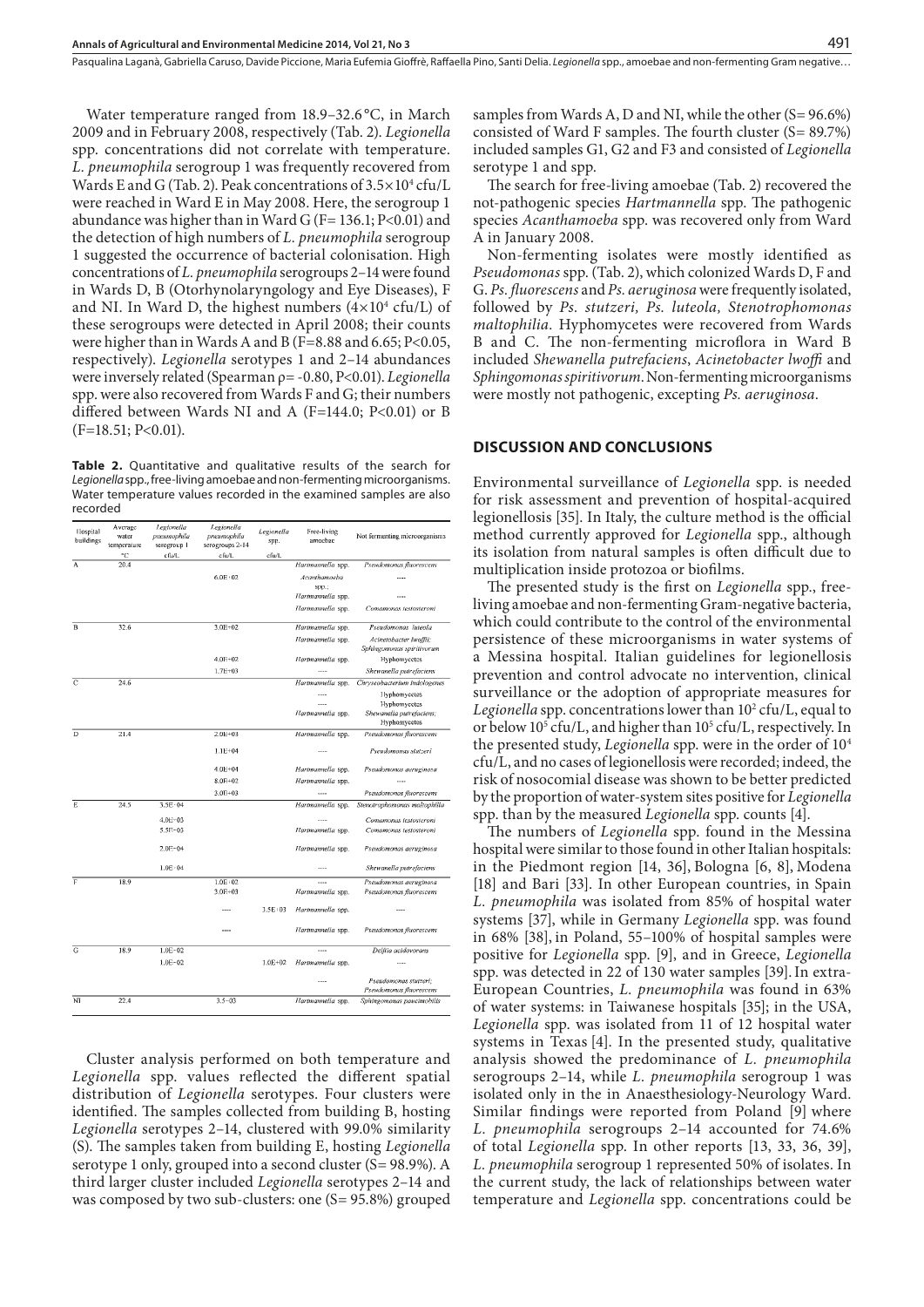Pasqualina Laganà, Gabriella Caruso, Davide Piccione, Maria Eufemia Gioffrè, Raffaella Pino, Santi Delia, Legionella spp., amoebae and non-fermenting Gram negative...

explained by the survival of *L. pneumophila* in a wide range of temperatures [24, 25].

Free-living amoebae were also investigated as potential determinants for *Legionella* colonization. With the exception of January 2008, the only amoebic species found in the Messina hospital was *Hartmannella* spp., a species frequently found in hot water samples [40]. Temperature conditions and amoebic species are important for the select humanpathogenic legionellae [41]. Free-living amoebae could explain large variations in *Legionella* spp. counts. They may serve as vehicles for transmission and reservoirs of pathogens; species such as *Acanthamoeba* spp., *Hartmannella vermiformis, Naegleria* spp*.*, are recognized as natural hosts for *Legionella*  spp*.*, enabling this pathogen to survive in hospital water systems and sanitary areas [24, 26, 40, 42, 43]. *Legionella* spp. act as facultative endoparasites, taking advantage of the nutrient-rich environment provided by protozoa [24, 26, 43]. Free-living amoebae are also responsible for opportunistic infections [35, 44].

Moderate health risks could come from non-fermenting Gram-negative bacteria. Isolates belonging to the *Acinetobacter lwoffii*, *Chryseobacterium indologenes*, *Ps. aeruginosa*, *Ps. luteola*, *Ps. fluorescens, Ps. stutzeri, Shewanella putrefaciens, Sphingomonas paucimobilis*, *Stenotrophomonas maltophilia* may be obligatory or opportunistic agents of infectious diseases*. Acinetobacter* spp., *Ps. aeruginosa*, and *Stenotrophomonas maltophilia* may cause infections by drinking the water, skin contact or aerosol inhalation [9]. *Ps. aeruginosa* is an opportunistic pathogen causing fatal hospital-acquired infections [45]. It was isolated in 12.5% of hot water samples, while *Ps. stutzeri* in 15.6% of samples [8]. Moreover, some *Pseudomonas* spp. may compete with *Legionella* for the same protozoan host [46]. *Ps. fluorescens* and *Ps. putida* may favour the environmental persistence of *L. pneumophila* serogroup 1 [47].

In overall, this first study on the water distribution system of a Messina hospital suggested potential risks to patients' health related to the detection of *Hartmannella* spp. as reservoirs for *Legionella* spp, as well as of *Ps. aeruginosa*, a Gram negative non-fermenting bacterium frequently causing nosocomial pneumonia.

In the presented study, a qualitative research (i.e. presence/ absence) was performed on samples enriched for amoebae detection and consequently no statistical correlations were possible between *Legionella* spp. concentrations and the isolated free-living amoebae. Nevertheless, the recovery of *Legionella* spp. in water samples positive for *Hartmannella* spp. suggested that this non-pathogenic species may serve as a reservoir for the environmental survival of these pathogens, or as transmission vectors of pneumonia in hospitalized patients. The occurrence of *L. pneumophila*, amoebic species and *P. aeruginosa* in the examined water samples underlines the importance of hospital water surveillance through the urgent application of monitoring programmes and prevention measures suitable for ensuring water safety [7, 8, 18, 48, 49].

Although no cases of legionellosis have been notified, the obtained microbiological findings suggest some indications for the management of hospital or health care facilities that may be helpful for preventing the potential risks related to the detection of *Legionella* spp., amoebae and potentially pathogenic Gram-negative non- fermenting bacteria in water distribution systems. In a comprehensive water safety plan,

the application of a global approach is recommended, which should include:

- 1) the appropriate maintenance of hospital water distribution systems, by mechanic cleaning-out of the tanks of possible organic matter, followed by their washing- out with disinfectants (i.e. sodium hypochlorite);
- 2)the maintenance of heated water at a temperature above  $50^{\circ}$ C;
- 3)the application of such measures as thermal shock or hyperchlorination to decontaminate water with *Legionella* spp. concentrations over  $10<sup>4</sup>$  cfu/L;
- 4) the systematic monitoring of the hot water distribution network, particularly in hospitals with transplant units or with immunosuppressed patients.

#### **REFERENCES**

- 1. Anaissie EJ, Penzak SR, Dignani MC. The hospital water supply as a source of nosocomial infections: a plea for action. Arch Intern Med. 2002; 162: 1483–1492.
- 2. Kusnetsov J, Torvinen E, Perola O, Nousiainen T, Katila ML. Colonization of hospital water systems by legionellae, mycobacteria and other heterotrophic bacteria potentially hazardous to risk group patients. Acta Pathol, Microbiol Immunol Scand. 2003; 111: 546–556.
- 3. Angelbeck JA, Ortolano GA, Canonica FP, Cervia JS. Hospital water. A source of concern for infections. Manag Infect Control. 2006; 6: 44–54.
- 4. Kool JL, Bergmire-Sweat D, Butler JC, Brown EW, Peabody DJ, Massi DS, et al. Hospital characteristics associated with colonization of water systems by *Legionella* and risk of nosocomial legionnaires' disease: a cohort study of 15 hospitals. Infect Control Hosp Epidemiol. 1999; 20: 798–805.
- 5. Laganà P, Delia S. Environmental sources of *Legionella pneumophila*: incubators in a Premature Unit. J Prev Med Hyg. 2000; 41: 34–36.
- 6. Legnani PP, Leoni E, Corradini N. *Legionella* contamination of hospital water supplies: monitoring of private healthcare facilities in Bologna, Italy. J Hosp Infect. 2002; 50: 220–223.
- 7. Perola O, Kauppinen J, Kusnetsov J, Heikkinen J, Jokinen C, Katila ML. Nosocomial *Legionella pneumophila* serogroup 5 outbreak associated with persistent colonization of a hospital water system. Acta Pathol, Microbiol, Immunol Scand. 2002; 110: 863–868.
- 8. Leoni E, De Luca G, Legnani PP, Sacchetti R, Stampi S, Zanetti F. *Legionella* waterline colonization: detection of *Legionella* species in domestic, hotel and hospital hot water systems. J Appl Microbiol. 2005; 98: 373–379.
- 9. Stojek NM, Szymanska J, Dutkiewicz J. Gram-negative bacteria in water distribution systems of hospitals. Ann Agric Environ Med. 2008; 15: 135–142.
- 10. Higa F, Koide M, Haroon A, Haranaga S, Yamashiro T, Tateyama M et al. *Legionella pneumophila* contamination in a steam towel warmer in a hospital setting. J Hosp Infect. 2012; 80: 259–261.
- 11. Borella P, Bargellini A, Pergolizzi S, Mazzuconi R, Gesu G, Vaiani R et al. Surveillance of legionellosis within a hospital in northern Italy: May 1998 to September 1999. Eurosurveillance 1999; 4: 118–120.
- 12. Laurenti P, Quaranta G, Branca G, Tumbarello M, Capoluongo E, Orsini M, et al. Epidemiological monitoring of legionellosis: a casecontrol study in an university general hospital. Ig Sanità Pubbl. 2003; 59: 203–214.
- 13. Boccia S, Laurenti P, Borella P, Moscato U, Capalbo G, Cambieri A, et al. Prospective three year surveillance for nosocomial and environmental *Legionella*: implications for infection control. Infect Control Hosp Epidemiol. 2006; 27:459–465.
- 14. Ditommaso S, Biasin C, Giacomuzzi M, Zotti CM, Arione R, Guglielmi E, et al. Colonization of a water system by *Legionella* organisms and nosocomial legionellosis: a 5-year report from a large Italian hospital. Infect Control Hosp Epidemiol. 2006; 27: 532–535.
- 15. Ditommaso S, Giacomuzzi M, Biasin C, Gentile M, Maggiorotto G, Ruggenini Moiraghi A et al. Legionellosis Collaborating Group. Incidence of Legionellosis in hospitals contaminated by *Legionella pneumophila* other than serogroup 1. Infect Control Hosp Epidemiol. 2007: 28: 509–511.
- 16. Pignato S, Coniglio MA, Faro G, Cantaro P, Carini SA, Mangano G, et al. *Legionella* contamination in the hospital environment. Monitoring